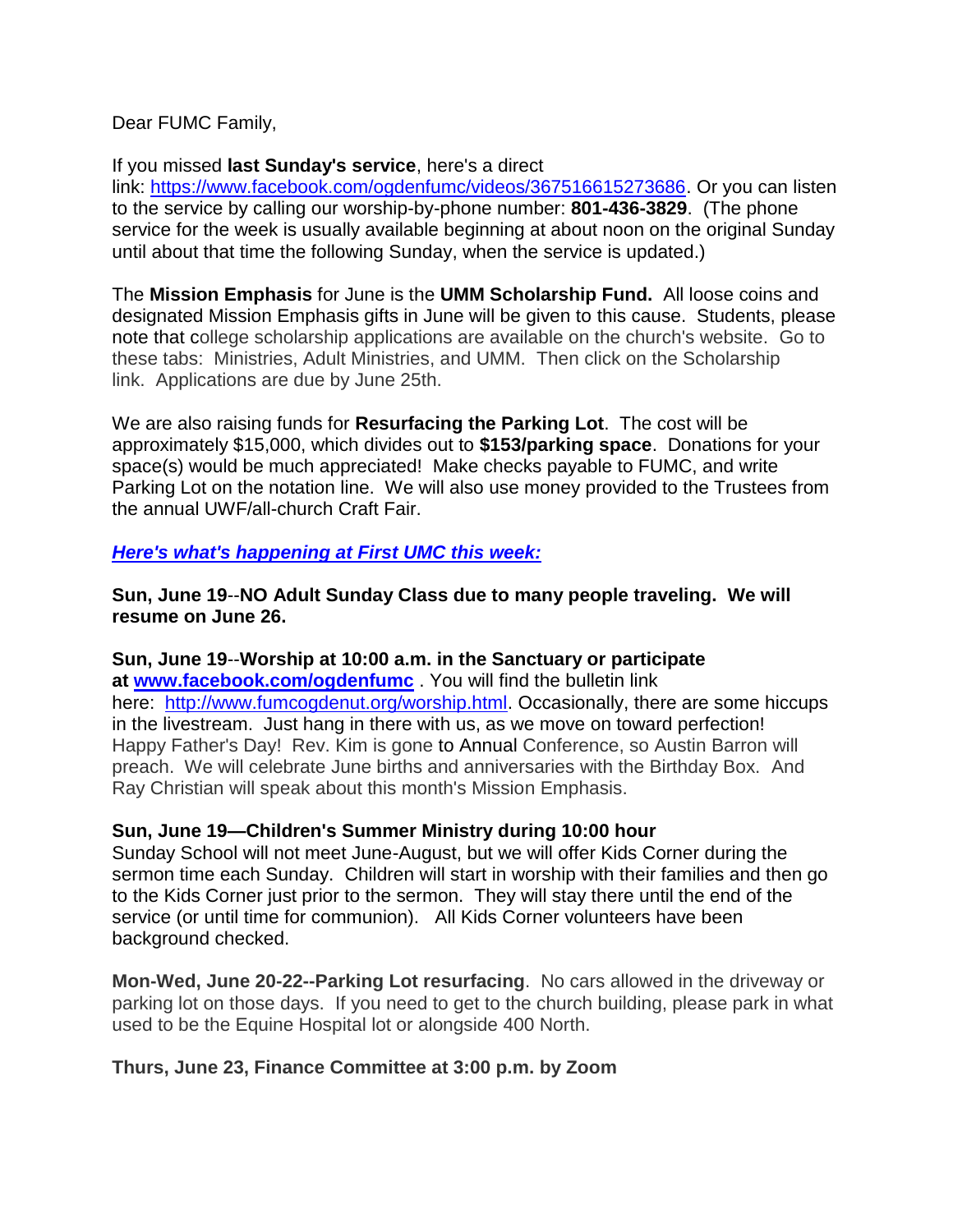[https://us02web.zoom.us/j/81704318374?pwd=dkZUUHVJKzNiKzRBa2VNQm8yTi9sQ](https://us02web.zoom.us/j/81704318374?pwd=dkZUUHVJKzNiKzRBa2VNQm8yTi9sQT09) [T09](https://us02web.zoom.us/j/81704318374?pwd=dkZUUHVJKzNiKzRBa2VNQm8yTi9sQT09)

## **Thurs, June 23, Trustees at 6:00 p.m. by Zoom**

[https://us02web.zoom.us/j/86763552610?pwd=a0dHRlpQejlpdGgzN3M0VmtkSVdKQT0](https://us02web.zoom.us/j/86763552610?pwd=a0dHRlpQejlpdGgzN3M0VmtkSVdKQT09) [9](https://us02web.zoom.us/j/86763552610?pwd=a0dHRlpQejlpdGgzN3M0VmtkSVdKQT09)

## **Wes Carlson Memorial Celebration:**

Everyone is invited to participate in a memorial celebration for Wes Carlson, which will take place at the Ogden Botanical Gardens (1750 Monroe Blvd) on Wed., **June 22, 4:00-6:00 p.m.** The family has asked that people RSVP as soon as possible so they can plan for refreshments. Please contact Mari Dee Brown by email: [maridsb1960@gmail.com](mailto:maridsb1960@gmail.com)

## **Looking Ahead:**

**Vacation Bible School: August 1-5**, M-F, 5:00-8:00 p.m. It's free! It's fun! It develops faith! It includes dinner, music, games, Bible story, mission, science, and more! It's for kids ages 3 (potty trained) through 6th grade grads. Kids and volunteers should register ASAP at <http://www.fumcogdenut.org/vacation-bible-school.html> .

## *Prayer Requests:*

Mary Morgan Mary's friend, Noel Jacobson Judy DeLong's brother, Bob Safe travels for those traveling to and from Annual Conference and other places in the next couple weeks.

# *Hallelujahs:*

Barbara and Gary Phillis would like to thank everyone for all their prayers for their grandson, Andrew and his wife, Jennifer. Their son, Theodore Leland Phillis, was born 14 June 2022 weighing 7 lbs 9 oz and was 19 and ¾ inches. All are healthy and doing well.

#### **Mission Opportunity**

Do you have adult-sized clothing and/or practical shoes at your house that you no longer use, but could still be usable by someone else? Ogden Regional Medical Center is seeking donations of clean, usable clothing for patients in their Behavioral Health and Alcohol & Drug Rehab units. They've had more and more patients showing up without sufficient clothing. To donate, M-F, until 4:30 p.m., go the west side of Ogden Regional Medical Center. Once on the west side, you will see the Women's Clinic all the way to the south of the building. North of that bit, there are double doors with an awning. Go there. Tell them that you have brought clothing for the Behavioral Health or Alcohol-Drug Rehab Unit (either one). They will be happy to receive your items.